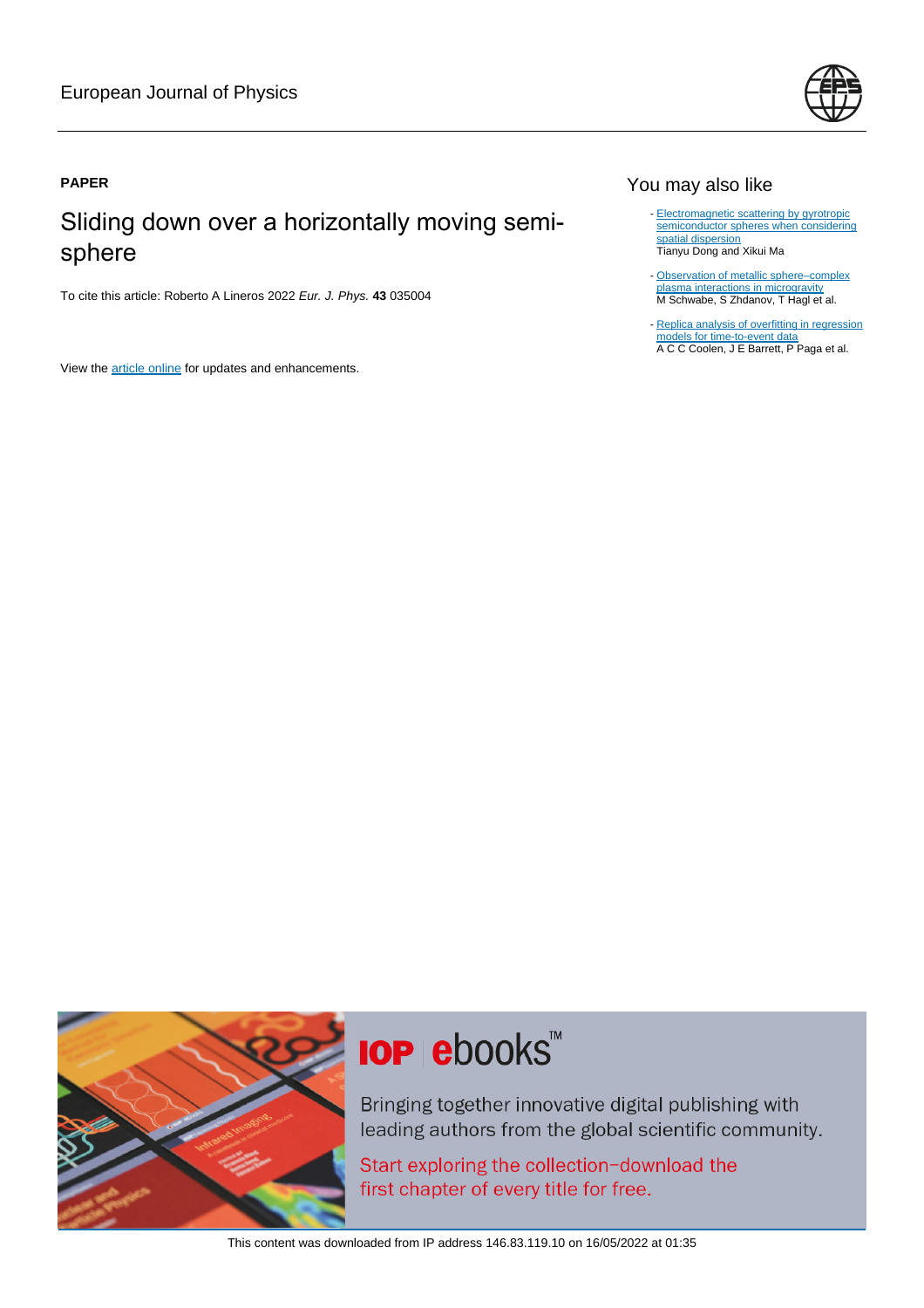# **Sliding down over a horizontally moving semi-sphere**

#### **Roberto A Lineros**[∗](https://orcid.org/0000-0002-9419-5480)

Departamento de Física, Universidad Católica del Norte, Avenida Angamos 0610, Casilla 1280, Antofagasta, Chile

E-mail: [roberto.lineros@ucn.cl](mailto:roberto.lineros@ucn.cl)

Received 14 November 2021, revised 17 February 2022 Accepted for publication 1 March 2022 Published 24 March 2022



#### **Abstract**

We studied the dynamics of an object sliding down on a semi-sphere with radius *R*. We consider the physical setup where the semi-sphere is free to move over a flat surface. For simplicity, we assume that all surfaces are friction-less. We analyze the values for the last contact angle  $\theta^*$ , corresponding to the angle when the object and the semi-sphere detach one of each other. We consider all possible scenarios with different combination of mass values:  $m_A$  and  $m_B$ , and the initial velocity of the sliding object *A*. We found that the last contact angle only depends on the ratio between the masses, and it is independent of the acceleration of gravity and semi-sphere's radius. In addition, we found that the largest possible value of  $\theta^*$  is 48.19° that coincides with the case of a fixed semi-sphere. On the opposite case, the minimum value of  $\theta^*$  is 0 $\degree$  and it occurs then the object on the semi-sphere is extremely heavy, occurring the detachment as soon as the sliding body touches the semi-sphere. In addition, we found that if the initial kinetic energy of the sliding object *A* is half the value of the potential energy with respect to the floor. The object detaches at the top of the semi-sphere.

Keywords: Newtonian mechanics, equation of motions, vectorial mechanics, reaction forces, frictionless sliding

(Some figures may appear in colour only in the online journal)

#### **1. Introduction**

In courses of Newtonian mechanics for engineers and physics students at undergraduate level, the concepts behind Newton's laws are key for understanding the kinematics of objects under the effects of forces. Indeed, in courses focuses on engineering, there is preference to solve problem using only Newtonian mechanics instead other possible approaches like Lagrangian

0143-0807/22/035004+12\$33.00 © 2022 European Physical Society Printed in the UK 1

<sup>∗</sup>Author to whom any correspondence should be addressed.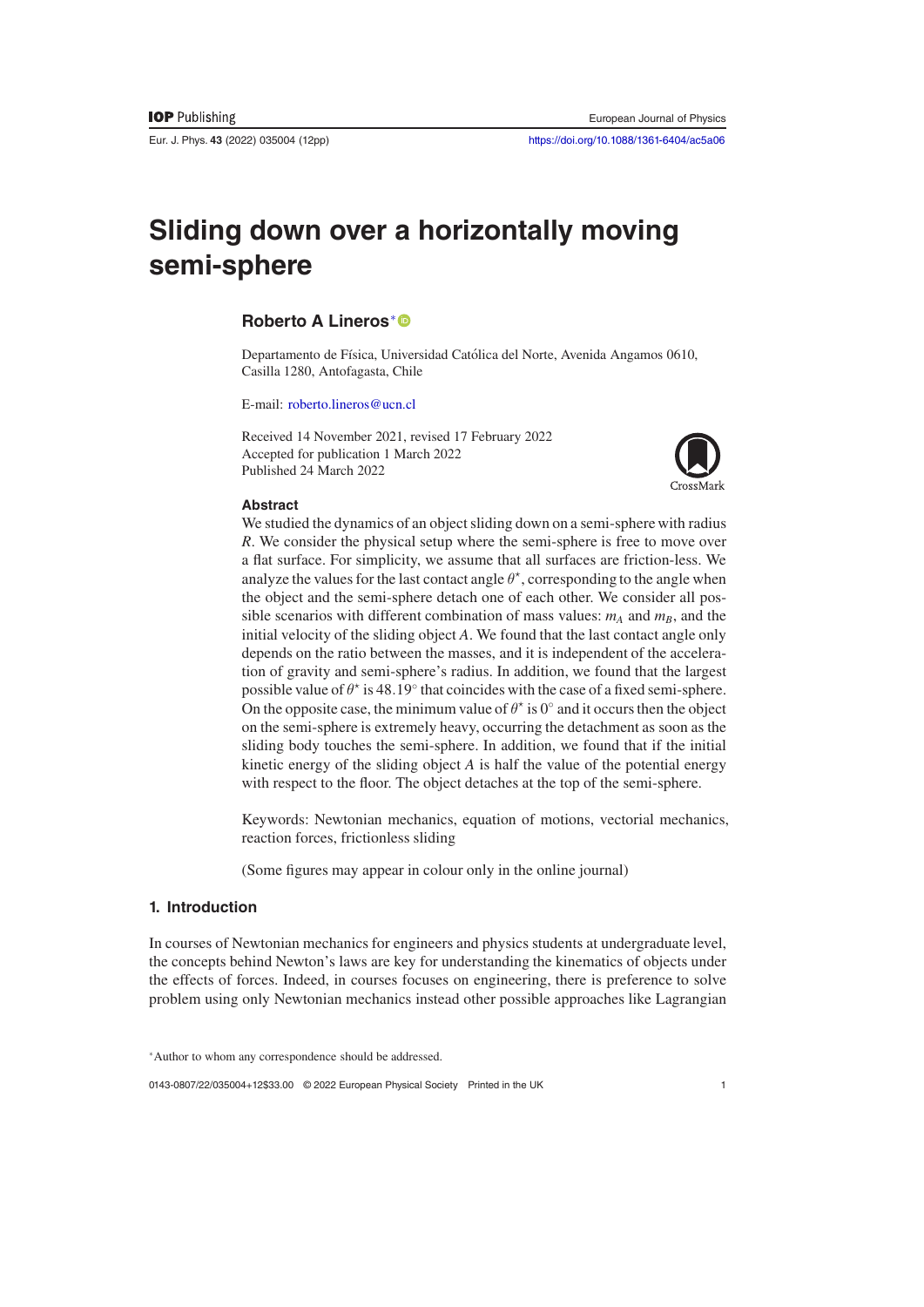or Hamiltonian mechanics. No matter the approach, it is troublesome for the students to understand the interplay between objects in contact due to the presence of reaction forces in cases where the contact surfaces are not flat. At the undergraduate course level, the focus on the study of vectorial mechanics is crucial for dealing with challenging problems like ones involving many bodies and the use of different vectorial basis at the same time, like Cartesian, cylindrical, and spherical basis.

The problem of an object sliding down on a circular path is an academic example to teach such concepts  $[1-3]$  $[1-3]$ . Similarly, the problem of an object descending on a flat surface with a slope is another common example oriented to teach relative motion in terms of relative position, velocity, and acceleration. However, sometimes there are variations on this class of problems by allowing the inclined plane to be affected by the reaction force between the object and the inclined plane (see problem 15–98 of [\[3\]](#page-12-1)). In the literature, similar problems have been addressed with different approaches like the use of Lagrangian mechanics [\[4\]](#page-12-2), including friction [\[5](#page-12-3)[–7\]](#page-12-4), or the experimental demonstration [\[8\]](#page-12-5).

In this manuscript, we consider the situation of a moving semi-sphere, which is initially at rest, where its movement is due to the reaction force of an object sliding down on top of it.

The manuscript is organized as follows: in section [2,](#page-2-0) we present the solution for the standard case, where the semi-sphere remains still, in addition, we use the result as benchmark for the moving setup. In section [3,](#page-5-0) we present the solution and analysis for the moving semi-sphere. Finally, section [4](#page-10-0) are the conclusions.

#### <span id="page-2-0"></span>**2. System with fixed semi-sphere**

At a first stage, we consider the situation when semi-sphere *B* remains still (see figure [1\)](#page-3-0). This is a known problem taught in courses of Newtonian mechanics at the university level. The equations of motion for the object *A* are constructed using the second Newton's law and correspond to:

$$
\sum \vec{F}_A = \vec{N}_A + \vec{W}_A = m_A \vec{a}_A,\tag{1}
$$

where  $\vec{N}_A$  is the reaction force between objects and  $\vec{W}_A = -m_A g \hat{k}$  is the weight with *g* the gravity's acceleration. While the object  $A$  is in contact with the semi-sphere  $B$ , it moves along the surface following a circular path. The acceleration  $\vec{a}_A$  is then obtained by

$$
\vec{a}_A = \vec{\alpha} \times \vec{r} + \vec{\omega} \times (\vec{\omega} \times \vec{r}), \tag{2}
$$

where  $\vec{\alpha}$  and  $\vec{\omega}$  are the vectors of angular acceleration and angular velocity, respectively. For simplicity, the movement of *A* is two-dimensional and occurs along the plane defined by the unit vector  $\hat{i}$  and  $\hat{k}$ . Therefore, we will use a vectorial cylindrical basis defined by:

$$
\hat{r} = \cos\theta \,\hat{k} + \sin\theta \,\hat{i},\tag{3}
$$

$$
\hat{\theta} = -\sin\theta \,\hat{k} + \cos\theta \,\hat{i},\tag{4}
$$

where  $\theta$  is the angle between  $\hat{k}$  and  $\hat{r}$ . Notice that the three-dimensional vectorial basis maintains the right-hand rule convention, such as  $\hat{k} \times \hat{i} = \hat{r} \times \hat{\theta} = \hat{j}$ . In addition, this basis is different to the standard cylindrical basis, so the reader might be cautioned about this fact.

The acceleration  $\vec{a}_A$  in the cylindrical basis corresponds to

$$
\vec{a}_A = \alpha R \hat{\theta} - \omega^2 R \hat{r},\tag{5}
$$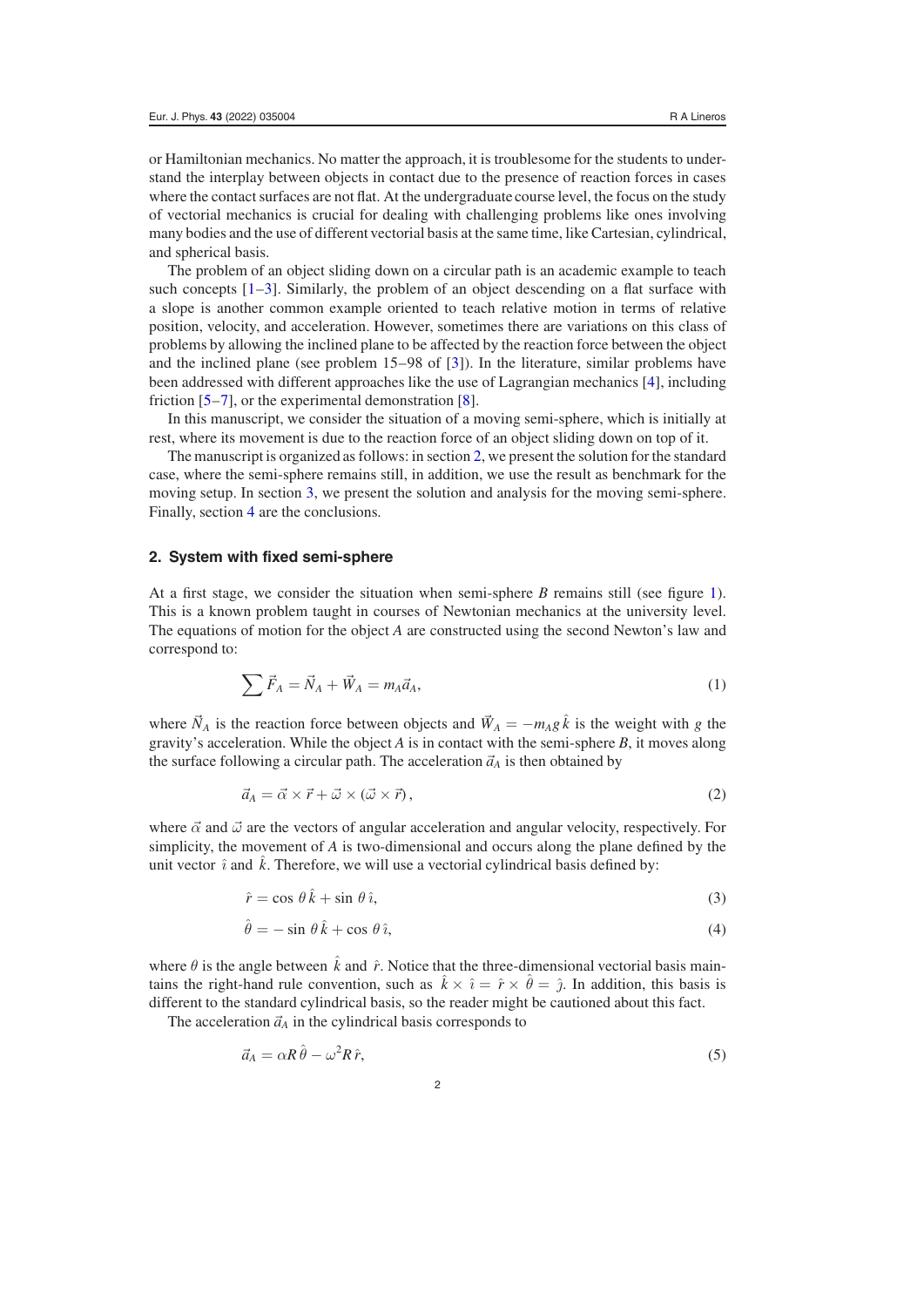<span id="page-3-0"></span>

**Figure 1.** (Left) Physical situation on the object *A* sliding down over a fixed semi-sphere *B*. The semi-sphere *B* does not present friction. Forces acting on *A* are shown in blue. (Right) Vector basis description.

when  $\vec{\alpha} = \alpha \hat{\jmath}$  and  $\vec{\omega} = \omega \hat{\jmath}$ .

The equations of motions are in terms of the  $\hat{r}$  and  $\hat{\theta}$  components:

$$
N_A - m_A g \cos \theta = -m_A \omega^2 R,\tag{6}
$$

$$
m_A g \sin \theta = m_A \alpha R. \tag{7}
$$

For the setup in figure [1,](#page-3-0) the angular velocity and acceleration are related to the angle  $\theta$  by:

$$
\omega = \dot{\theta},\tag{8}
$$

$$
\alpha = \frac{\mathrm{d}\dot{\theta}}{\mathrm{d}\theta}\dot{\theta}.\tag{9}
$$

Using the latter expressions, the equations of motion are reduced to a couple of differential equations:

$$
\frac{g}{R}\cos\theta - \frac{N_A}{m_A R} = \dot{\theta}^2,\tag{10}
$$

$$
\frac{g}{R}\sin\theta = \frac{\mathrm{d}\dot{\theta}}{\mathrm{d}\theta}\dot{\theta}.\tag{11}
$$

These equations are further simplified via the substitution:  $f(\theta) = \dot{\theta}^2$ ,  $f'(\theta) = df/d\theta = 2\ddot{\theta}$ , and  $\kappa = g/R$ ; obtaining:

$$
\kappa \cos \theta - \frac{N_A}{m_A R} = f(\theta),\tag{12}
$$

<span id="page-3-2"></span><span id="page-3-1"></span>
$$
2\kappa \sin \theta = f'(\theta). \tag{13}
$$

Since the function  $f(\theta)$  corresponds to the square of the angular velocity, the kinetic energy of *A* corresponds to

$$
T = \frac{1}{2} m_A R^2 f(\theta),\tag{14}
$$

providing that the total mechanical energy is:

$$
E = \frac{1}{2} m_A R^2 f(\theta) + m_A gR \cos \theta.
$$
 (15)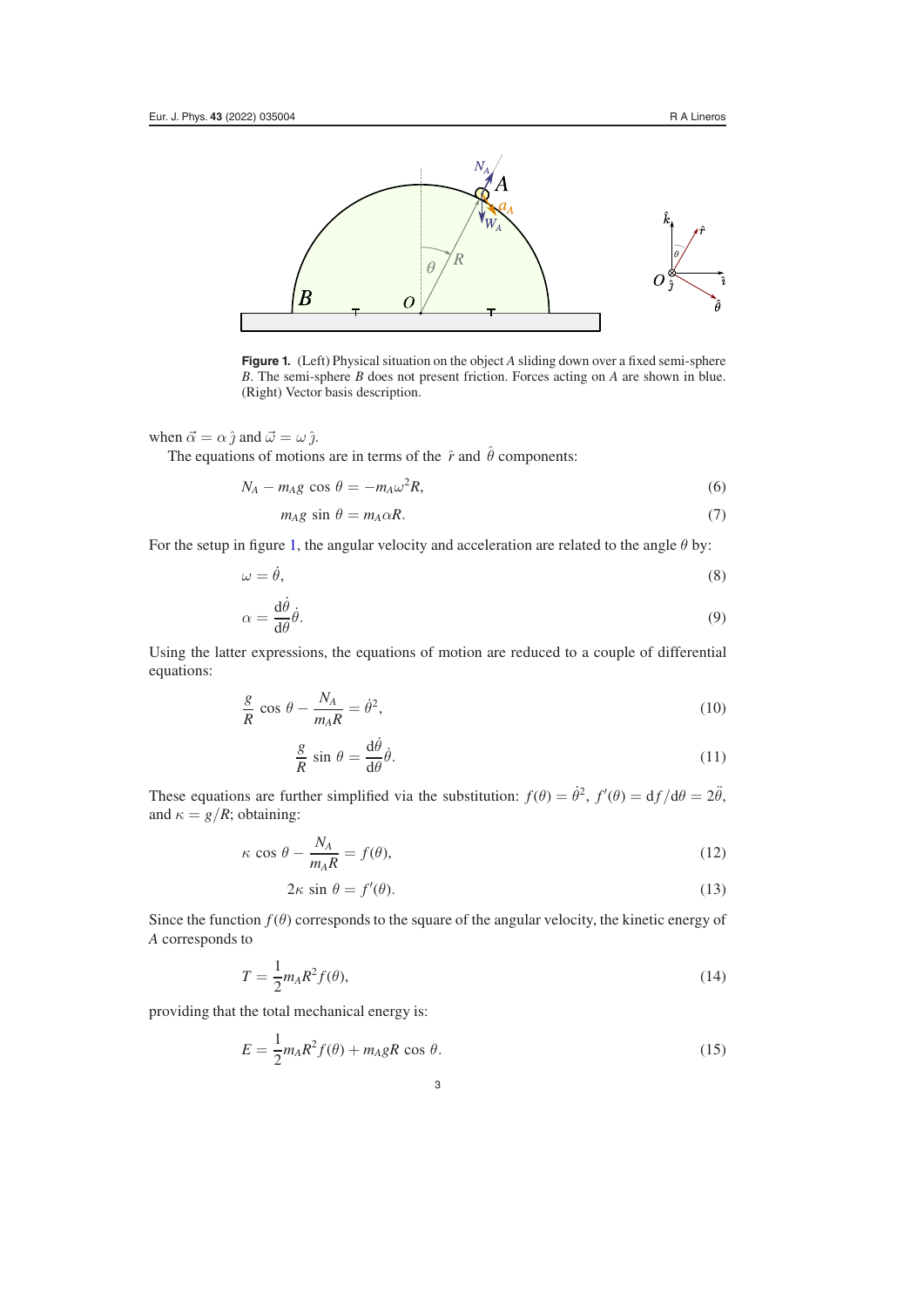Depending on the program of content in a vectorial mechanics course, the concept of mechanical energy may not be seen. However, besides the resolution using equation of motion, this problem can be also solve using in addition conservation of energy.

#### 2.1. Solving the equations of motion

These equations are simply solved by integrating over the  $\theta$  angle in equation [\(13\)](#page-3-1) and after by replacing in equation [\(12\)](#page-3-2). When considering the initial conditions:

$$
\theta(t=0) = \theta_0 = 0,\tag{16}
$$

$$
\dot{\theta}^2(t=0) = f(\theta_0) = 2\kappa\epsilon,\tag{17}
$$

then the reaction force and the angular velocity squared are:

$$
N_A = m_A g \left( 3 \cos \theta - 2(1 + \epsilon) \right),\tag{18}
$$

$$
f(\theta) = \dot{\theta}^2 = 2\kappa (1 + \epsilon - \cos \theta). \tag{19}
$$

We introduce the parameter  $\epsilon$  to further simplify the solutions, however, it is related with the initial kinetic energy:

<span id="page-4-0"></span>
$$
\epsilon = \frac{T_0}{m_A g R},\tag{20}
$$

and it can be interpreted as the ration between the initial kinetic energy and the initial potential energy. It is important to remark that the initial position,  $\theta(t=0) = 0$ , is an unstable equilibrium point. In order to break the symmetrical evolution of sliding down to any side of the semi-sphere, it is important to indicate an initial direction of movement by means of the value  $\alpha$ f  $\epsilon$ 

The equations of motion are valid only for the regimen when  $N_A \geqslant 0$  and describe the object *A* moving over the semi-sphere. The case  $N_A = 0$  sets the last contact angle  $\theta^*$  that in this case corresponds to:

<span id="page-4-1"></span>
$$
\cos \theta^* = \frac{2}{3} (1 + \epsilon). \tag{21}
$$

This general solution allows us to set a maximum value of  $\epsilon$  for which the object A detaches at the beginning of the movement (cos  $\theta^* = 1$ ):

$$
\epsilon_{\max} = \frac{1}{2},\tag{22}
$$

which sets the maximum angular velocity to be:

$$
\dot{\theta}(t=0) = \sqrt{\kappa}.\tag{23}
$$

This sets the maximum initial kinetic energy to be:

$$
T_0^{\max} = \frac{1}{2} m_A g R,\tag{24}
$$

which corresponds to half of the initial potential energy.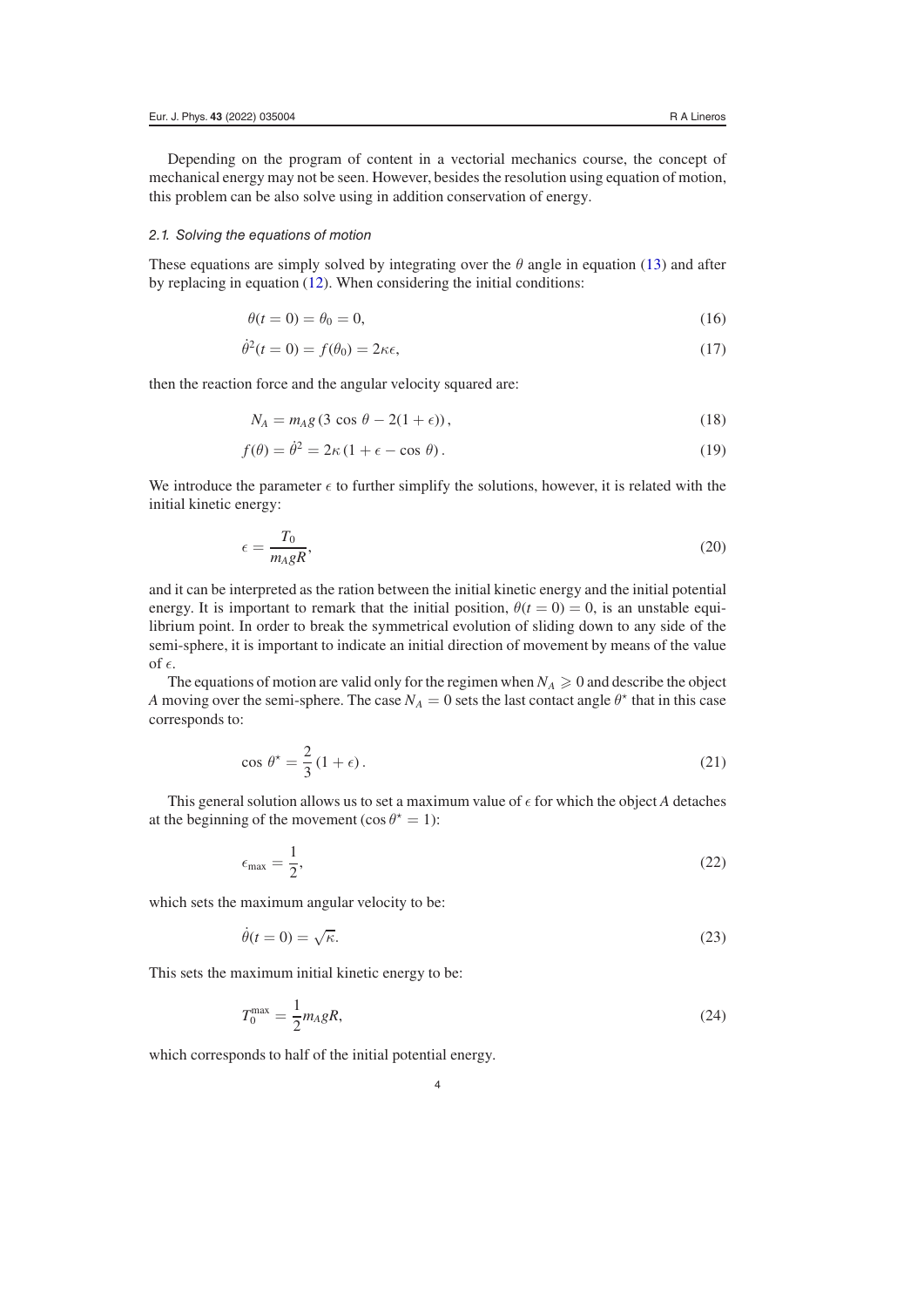<span id="page-5-1"></span>

**Figure 2.** (Left) Physical situation on the object *A* sliding down over a moving semisphere *B*. The semi-sphere *B* does not present friction with both: object *A*, and the flat surface. Forces acting on *A* are shown in blue. Forces acting on *B* are shown in dark pink. Accelerations are displayed in orange. (Right) Unit vector basis description.

In the limit,  $\epsilon \to 0$ , which means that movement starts at rest, the last contact angle becomes independent of *R* and *g*, and gives the value:

$$
\cos \theta^* = \frac{2}{3} \to \theta^* \simeq 48.19^\circ. \tag{25}
$$

This value is a known result in the frictionless scenario, and the problem corresponds to an exercise in books  $[1-3]$  $[1-3]$ . A more complete case, that includes friction, can be seen in [\[5\]](#page-12-3). This result represents a benchmark value to compare with the following case of a moving semi-sphere.

#### <span id="page-5-0"></span>**3. System with a moving semi-sphere**

In this part, we allow the semi-sphere to freely move over a friction-less surface. Therefore, the aim is to calculate the value of the last contact angle  $\theta^*$  under these new conditions. Figure [2](#page-5-1) shows the physical setup.

#### 3.1. Equations of motions

Similarly to the previously presented case, the object *A* is affected by its weight and the reaction force with the semi-sphere. Therefore, the equation of motion for *A* is:

$$
\sum \vec{F}_A = \vec{N}_A + \vec{W}_A = m_A \vec{a}_A. \tag{26}
$$

On the other hand, the semi-sphere  $B$  is now free to move and its equation of motion is given by:

$$
\sum \vec{F}_B = \vec{N}_B - \vec{N}_A + \vec{W}_B = m_B \vec{a}_B,\tag{27}
$$

where  $\vec{N}_B$  is the reaction force between the floor and the semi-sphere and  $\vec{W}_B = -m_B g \hat{k}$  is its weight.

The movement of the semi-sphere *B* is only horizontal, therefore, the acceleration corresponds to  $\vec{a}_B = a_{Bx} \hat{i}$  as well as its velocity  $\vec{v}_B = v_{Bx} \hat{i}$ . It is also important to remark that  $\vec{a}_B = \vec{a}_O$  because the semi-sphere *B* also non-rotating.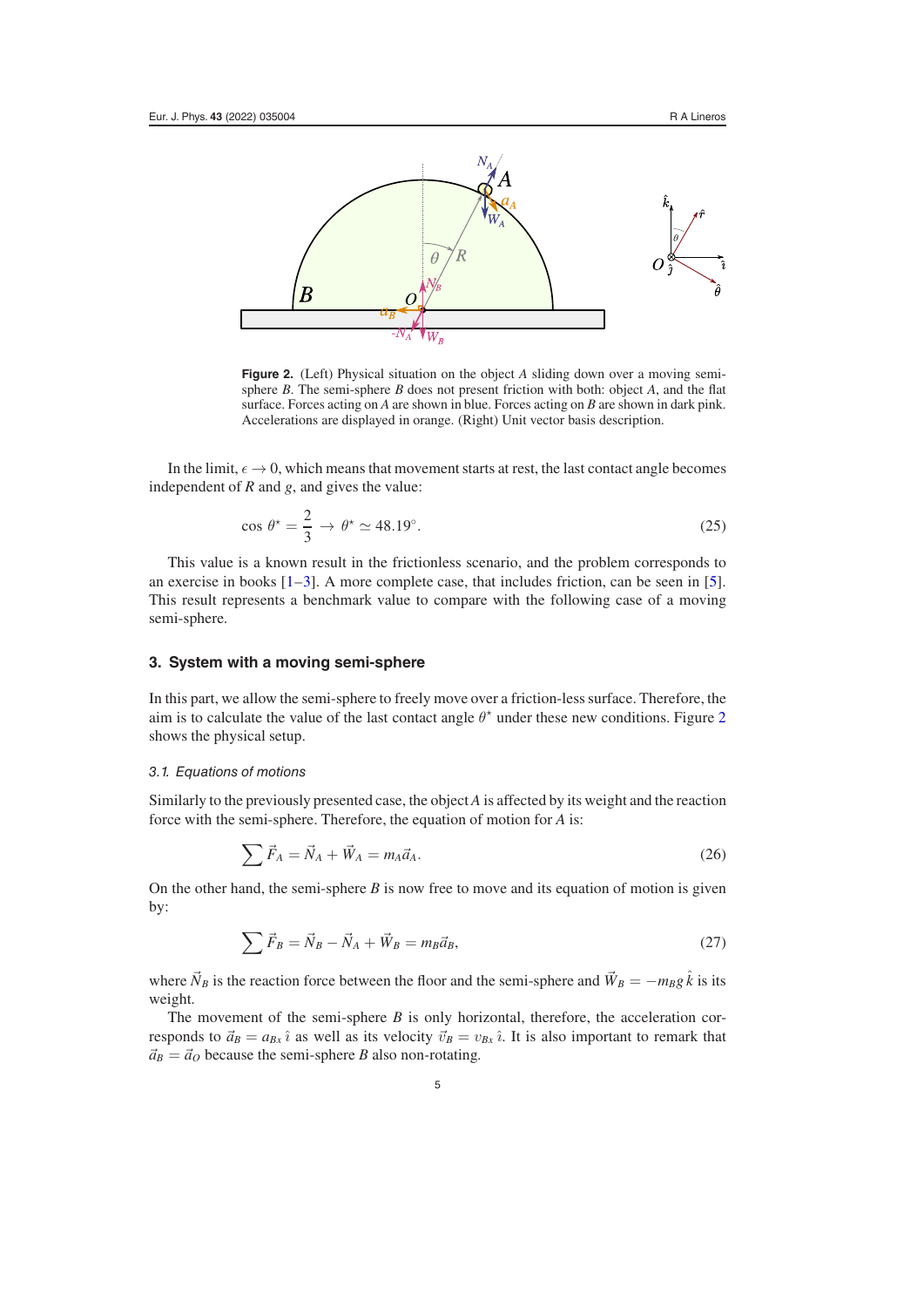On the other hand, the acceleration of the object *A* with respect to the floor i.e. the rest frame is computed through the acceleration of *B* and the relative acceleration between objects:

$$
\vec{a}_A = \vec{a}_B + \vec{a}_{A/B},\tag{28}
$$

$$
\vec{a}_A = \vec{a}_B + \vec{\alpha} \times \vec{r} + \vec{\omega} \times (\vec{\omega} \times \vec{r}). \tag{29}
$$

While the object *A* is in contact with the semi-sphere *B*, the relative movement of *A* with respect to *B* is a circular motion. Therefore, we can write the acceleration of *A* in term of the cylindrical components:

$$
\vec{a}_A = a_{Bx}\hat{i} + \alpha R \hat{\theta} - \omega^2 R \hat{r}.\tag{30}
$$

Up to this point, the acceleration of *A* in the cylindrical basis is:

$$
\vec{a}_A = \left(a_{Bx} \sin \theta - \omega^2 R\right) \hat{r} + \left(a_{Bx} \cos \theta + \alpha R\right) \hat{\theta},\tag{31}
$$

which allow us to get the full set of equations of motion. 2 equations for the object *A*:

$$
N_A - m_A g \cos \theta = m_A \left( a_{Bx} \sin \theta - \omega^2 R \right), \tag{32}
$$

$$
m_A g \sin \theta = m_A (a_{Bx} \cos \theta + \alpha R), \qquad (33)
$$

and 2 more for the semi-sphere *B*:

$$
-N_A \sin \theta = m_B a_{Bx},\tag{34}
$$

$$
N_B - N_A \cos \theta - m_B g = 0. \tag{35}
$$

After inspection, the last 2 equations lead to:

$$
a_{Bx} = -\frac{N_A \sin \theta}{m_B},\tag{36}
$$

$$
N_B = m_B g + N_A \cos \theta,\tag{37}
$$

and these can be used to reduce the full set of equations of motion to only two equations:

$$
\frac{g}{R}\cos\theta - \frac{N_A}{m_A R} \left( 1 + \frac{m_A \sin^2\theta}{m_B} \right) = f(\theta),\tag{38}
$$

<span id="page-6-1"></span><span id="page-6-0"></span>
$$
\frac{2g}{R}\sin\theta + \frac{2N_A}{m_B R}\sin\theta\cos\theta = f'(\theta),\tag{39}
$$

where  $f(\theta) = \dot{\theta}^2$  and  $f'(\theta) = 2\ddot{\theta}$ . Notice, we use the same relations for the angular acceleration and velocity with respect to the angle  $\theta$ :  $\alpha = \ddot{\theta}$ , and  $\omega = \dot{\theta}$ .

The function  $f(\theta)$  is related to the kinetic energy of *A* only if the semi-sphere *B* is at rest. In a general case, the kinetic energy of *A* depends on the velocity of the semi-sphere and the relative velocity between objects:

$$
T_A = \frac{1}{2} m_A v_A^2 = \frac{1}{2} m_A (\vec{v}_B + \vec{v}_{A/B})^2 = \frac{1}{2} m_A (\vec{v}_B + \vec{\omega} \times \vec{r})^2, \tag{40}
$$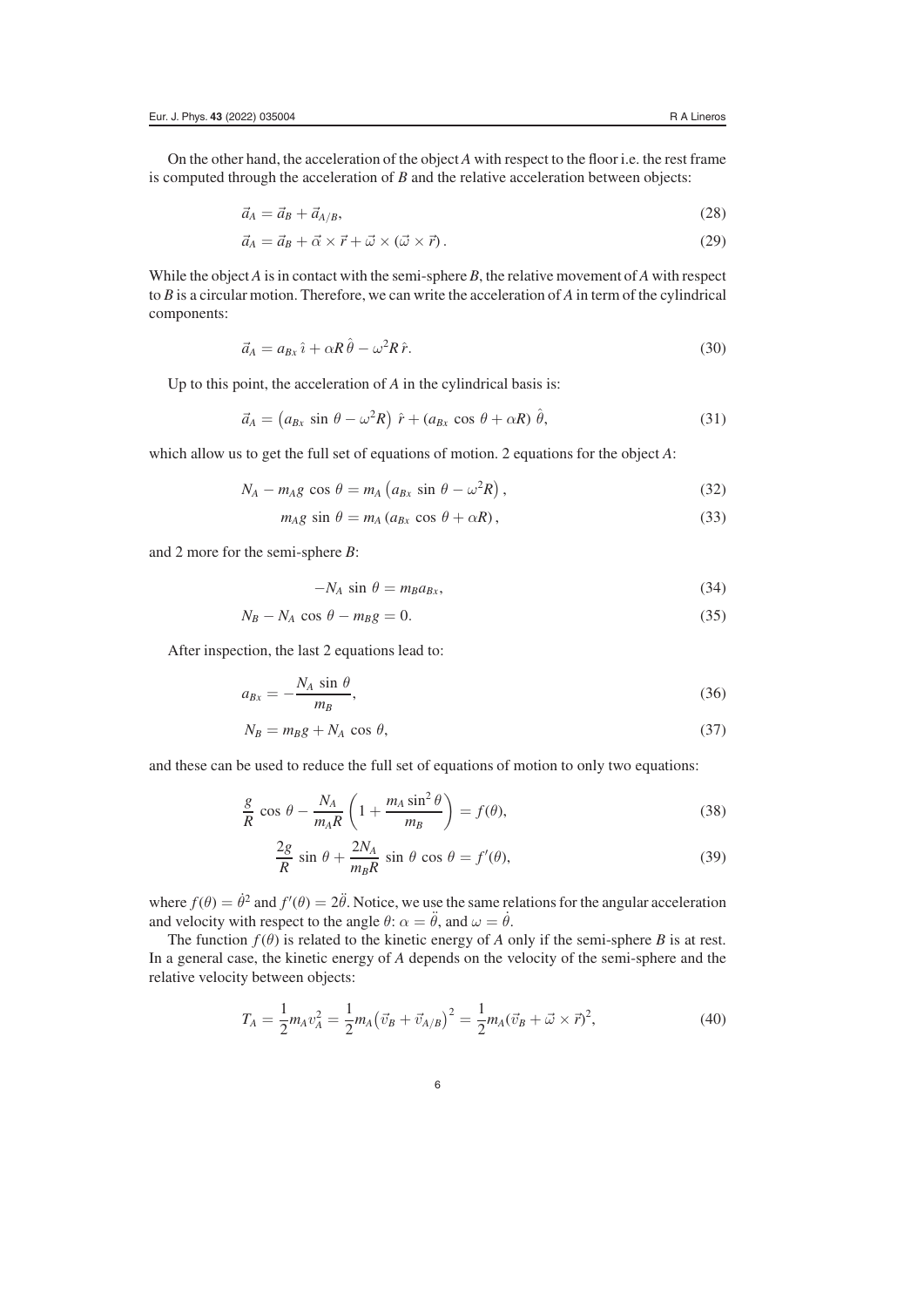where in terms of  $f(\theta)$ , it corresponds to:

$$
T_A = \frac{1}{2} m_A \left( v_B^2 + 2v_B \cos \theta R \sqrt{f(\theta)} + R^2 f(\theta) \right),\tag{41}
$$

and with it, we can obtain the total mechanical energy of the system:

$$
E = \frac{m_B}{2}v_B^2 + \frac{m_A}{2}\left(v_B^2 + 2v_B\cos\theta R\sqrt{f(\theta)} + R^2f(\theta)\right) + m_A gR\cos\theta. \tag{42}
$$

#### 3.2. Solving the equations of motion

The solution of the system of equation cannot be performed as in the fixed semi-sphere case because the reaction force  $N_A$  is present in both equations, and it depends on the angle. Nevertheless, the reaction force  $N_A$  can be isolated from the equation [\(38\)](#page-6-0) and be written in terms of the dynamical variables:

$$
N_A(\theta) = m_A R \frac{\kappa \cos \theta - f(\theta)}{1 + \beta \sin^2 \theta},\tag{43}
$$

where  $\beta = m_A/m_B$  is the ratio between the masses and  $\kappa = g/R$  is the ratio between the acceleration of gravity and the radius of the semi-sphere. Here, the reaction force depends on the square of the angular velocity encoded in  $f(\theta)$ .

After removing the explicit dependence of  $N_A$  in the equation [\(39\)](#page-6-1), we get the differential equation for  $f(\theta)$ :

$$
\frac{1+\beta\sin^2\theta}{2\sin\theta}f'(\theta) + \beta\cos\theta f(\theta) - \kappa(1+\beta) = 0.
$$
 (44)

This differential equation is analytically solvable and has the solution:

<span id="page-7-0"></span>
$$
f(\theta) = \frac{2\kappa(1+\beta)(1-\cos\theta)+\epsilon}{1+\beta\sin^2\theta},
$$
\n(45)

when the initial conditions:  $\theta(t=0) = 0$  and  $f(\theta_0) = 2\kappa\epsilon$  are included. Here, the parameter  $\epsilon$  is related to the kinetic energy of the object *A* in the same way as in the previous section (equation [\(20\)](#page-4-0)). This is because the semi-sphere *B* is initially at rest.

Let us remark that this solution is valid for,  $N_A(\theta) \geqslant 0$  and it holds for angles  $0 \leqslant \theta \leqslant \theta^* \leqslant$  $\pi/2$  where  $\theta^*$  corresponds to the last contact angle.

#### 3.3. Finding the last contact angle

The angle  $\theta^*$  can be obtained by solving the following equation:

$$
N_A(\theta^*) = m_A R \frac{\kappa \cos \theta^* - f(\theta^*)}{1 + \beta \sin^2 \theta^*} = 0,
$$
\n(46)

where  $f(\theta^*)$  is the solution of the differential equation evaluated at  $\theta^*$  (equation [\(45\)](#page-7-0)). This leads to the following equation to solve for  $\theta^*$ :

<span id="page-7-1"></span>
$$
\kappa \cos \theta^* = f(\theta^*) = \frac{2\kappa (1+\beta)(1-\cos \theta^*) + \epsilon}{1+\beta \sin^2 \theta^*}.
$$
\n(47)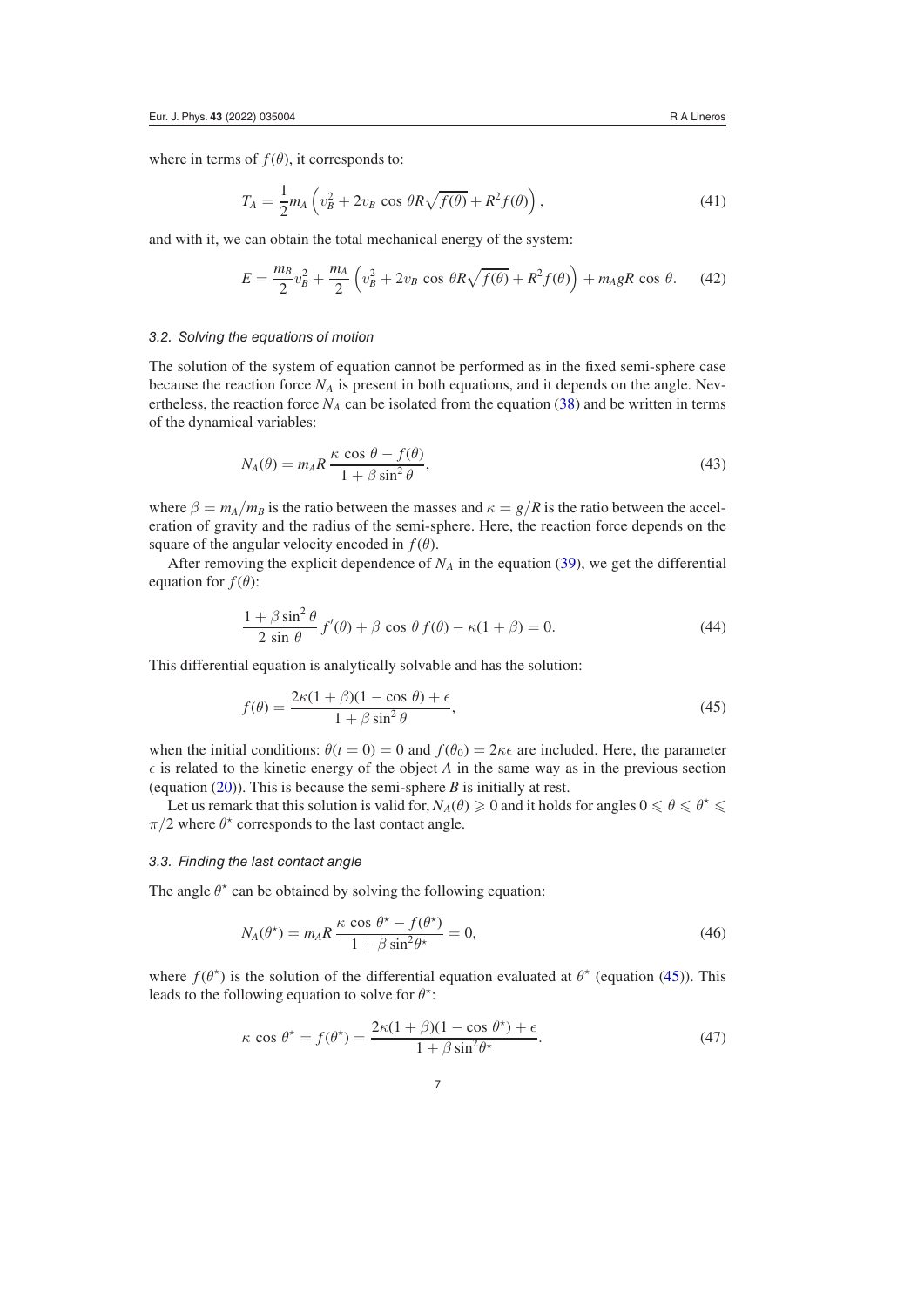<span id="page-8-0"></span>

**Figure 3.**  $H(\xi)$  versus  $\xi$  for combination of the parameters:  $\tau = 0.1/2, 1$  and  $\epsilon = 0$ (solid lines),  $1/3$  (dashed lines). The green dashed line correspond to  $\epsilon = 1/2$  and  $\tau = 0$ . The intersection of each curve  $H(\xi)$  with the horizontal black line ( $H(\xi) = 0$ ) produces the solution where  $\xi = \cos \theta^*$ .

This equation can be written as a depressed cubic equation for  $\xi = \cos \theta^*$  as follows:

<span id="page-8-1"></span>
$$
H(\xi) = \sin^2\left(\frac{\pi}{2}\tau\right) \xi^3 - 3\xi + 2 + 2\epsilon \cos^2\left(\frac{\pi}{2}\tau\right) = 0,
$$
 (48)

where the  $H(\xi)$  function is just a reparameterization of equation [\(47\)](#page-7-1) in terms of adimensional parameters.

We introduce the  $\tau$ -parameter ranging  $0 \leq \tau \leq 1$  that simplifies the expressions better than the mass ratio  $m_A/m_B$  such as:

$$
\beta = \frac{m_A}{m_B} = \tan^2\left(\frac{\pi}{2}\tau\right). \tag{49}
$$

At the extremes values of  $\tau$ , we obtain that  $\tau \to 0$  corresponds to  $\beta \to 0$  meaning the case of a heavy semi-sphere which is equivalent to the fixed semi-sphere case. Similarly, when  $\tau \to 1$ corresponds to  $\beta \to \infty$  meaning the scenario where object *A* is extremely heavy with respect to the semi-sphere. In figure [3,](#page-8-0) we present the function  $H(\xi)$  for various values of  $\tau$ .

The analysis of the equation [\(48\)](#page-8-1) reveals the maximum value that  $\epsilon$  can take. To find this, we evaluate the function  $H(\xi)$  in  $\xi = 1$  ( $\theta^* = 0$ ):

$$
H(1) = (2\epsilon_{\text{max}} - 1)\cos^2\left(\frac{\pi}{2}\tau\right) = 0,\tag{50}
$$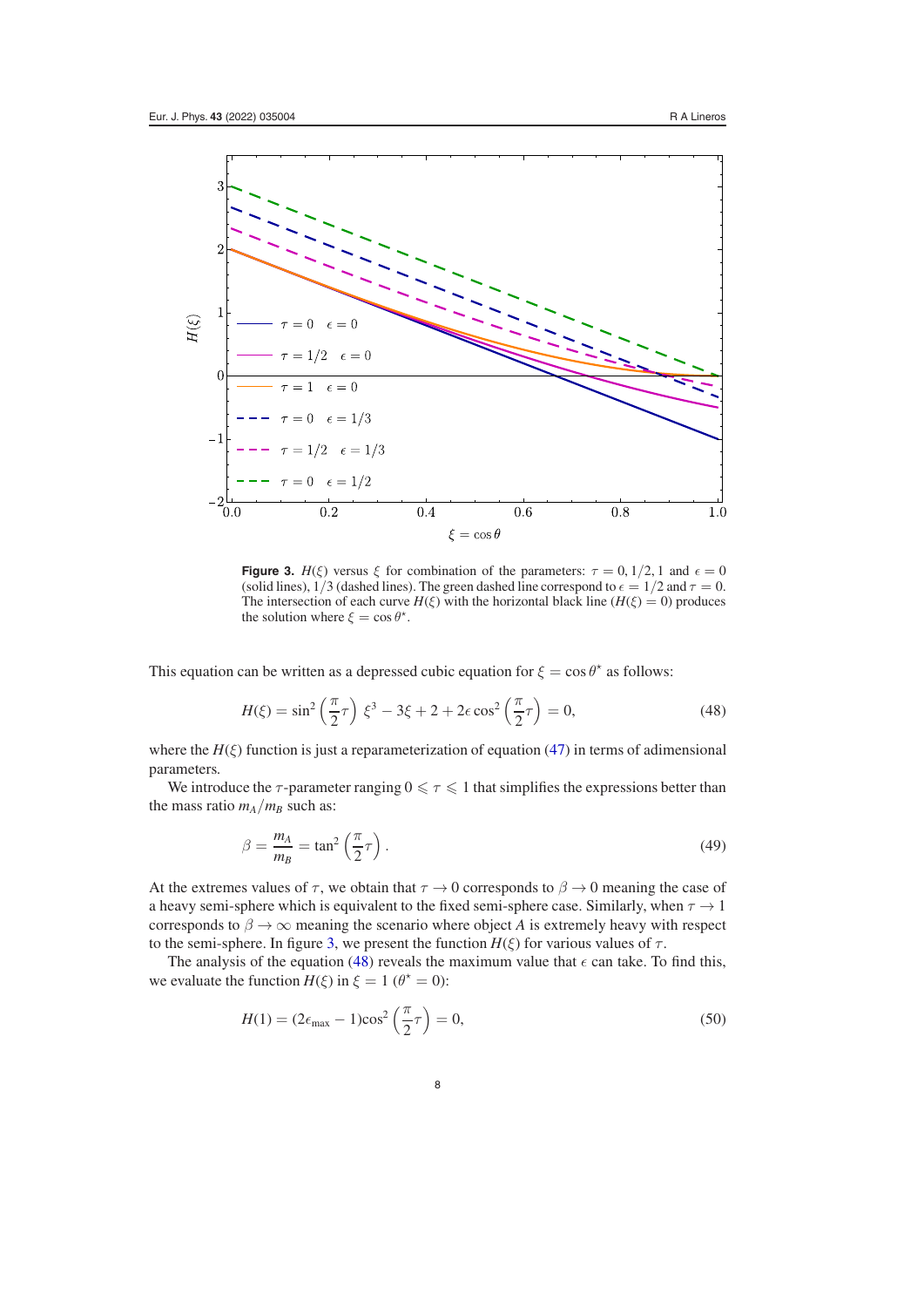obtaining that for the range  $0 \le \tau < 1$ , the maximum value is:

$$
\epsilon_{\max} = \frac{1}{2},\tag{51}
$$

which is same the same limit obtained in the fixed semi-sphere case. This means that the kinetic energy of *A* can be at most half of the initial potential energy in order to get the object *A* sliding down the semi-sphere *B*. This is regardless of the mass ratio  $\beta$ .

As stated before, the limit of fixed semi-sphere is reached when  $\tau \rightarrow 0$  and it corresponds to the mass limit:  $m_A \to 0$  or  $m_B \to \infty$ . In this limit, equation [\(48\)](#page-8-1) corresponds to:

$$
-3\xi + 2 + 2\epsilon = 0,\tag{52}
$$

with solution:

$$
\xi = \cos \theta^* = \frac{2}{3}(1 + \epsilon),\tag{53}
$$

corresponding exactly to equation [\(21\)](#page-4-1). This case agrees with the solution for the fixed semi-sphere described in section [2,](#page-2-0) and it indicates the limit  $\beta$  is equivalent to restrict the movement of *B* to be fixed in a point.

The other limit,  $\tau \rightarrow 1$ , gives the equation:

$$
\xi^3 - 3\xi + 2 = (\xi + 2)(\xi - 1)^2 = 0,\tag{54}
$$

with three real solutions:  $\xi_1 = 1$ ,  $\xi_2 = 1$ , and  $\xi_3 = -2$ . The solution with physical meaning are  $\xi_{1,2}$ , both correspond to an angle  $\theta^* = 0$ . This means when  $m_A \to \infty$  the angle of last contact between *A* and *B* is at the top of the semi-sphere and happens at the beginning of the movement. In this case, the semi-sphere moves fast enough to not be in contact with the object *A*.

For the intermediate cases,  $0 < \tau < 1$  and  $\epsilon = 0$ , the solutions for equation [\(48\)](#page-8-1) corresponds to:

$$
\xi_1 = \frac{2}{1+2\cos\left(\frac{\pi}{3}\tau\right)},\tag{55}
$$

$$
\xi_2 = \frac{\sqrt{3}\,\cos\left(\frac{\pi}{6}\tau\right) - \sin\left(\frac{\pi}{6}\tau\right)}{\sin\left(\frac{\pi}{2}\tau\right)},\tag{56}
$$

$$
\xi_3 = -\frac{\sqrt{3}\,\cos\left(\frac{\pi}{6}\tau\right) + \sin\left(\frac{\pi}{6}\tau\right)}{\sin\left(\frac{\pi}{2}\tau\right)},\tag{57}
$$

which are obtained by analytically solving the depressed cubic equation. However, in order to get the real values the solutions of equation [\(48\)](#page-8-1) need to be rephased by  $e^{i\pi/3}$  when the equation is solved via the Vieta's substitution [\[9\]](#page-12-6). From the 3 roots,  $\xi_1$  has a physical meaning:  $\xi_1 = \cos \theta^*$  while the other 2 roots give values outside the physical range  $0 \le \xi \le 1$ .

The approach to analytically solve  $H(\xi) = 0$  might be hard to perform by students. An alternative approach and much easier might be by using a numerical code, for example, written in python (see appendix [A\)](#page-11-0).

The dependence of the last contact angle  $\theta^*$  in terms of  $\tau$  and  $\epsilon$  is shown in figure [4.](#page-10-1) We observe that the solution of the cubic equation include the extreme limits, like the fixed semisphere ( $\tau = 0$ ) for different values of  $\epsilon$ .

In addition, the value of  $\theta^*$  indicates that the largest possible value for any configuration of masses corresponds to the fixed semi-sphere case and the lowest corresponds when  $m_A \rightarrow$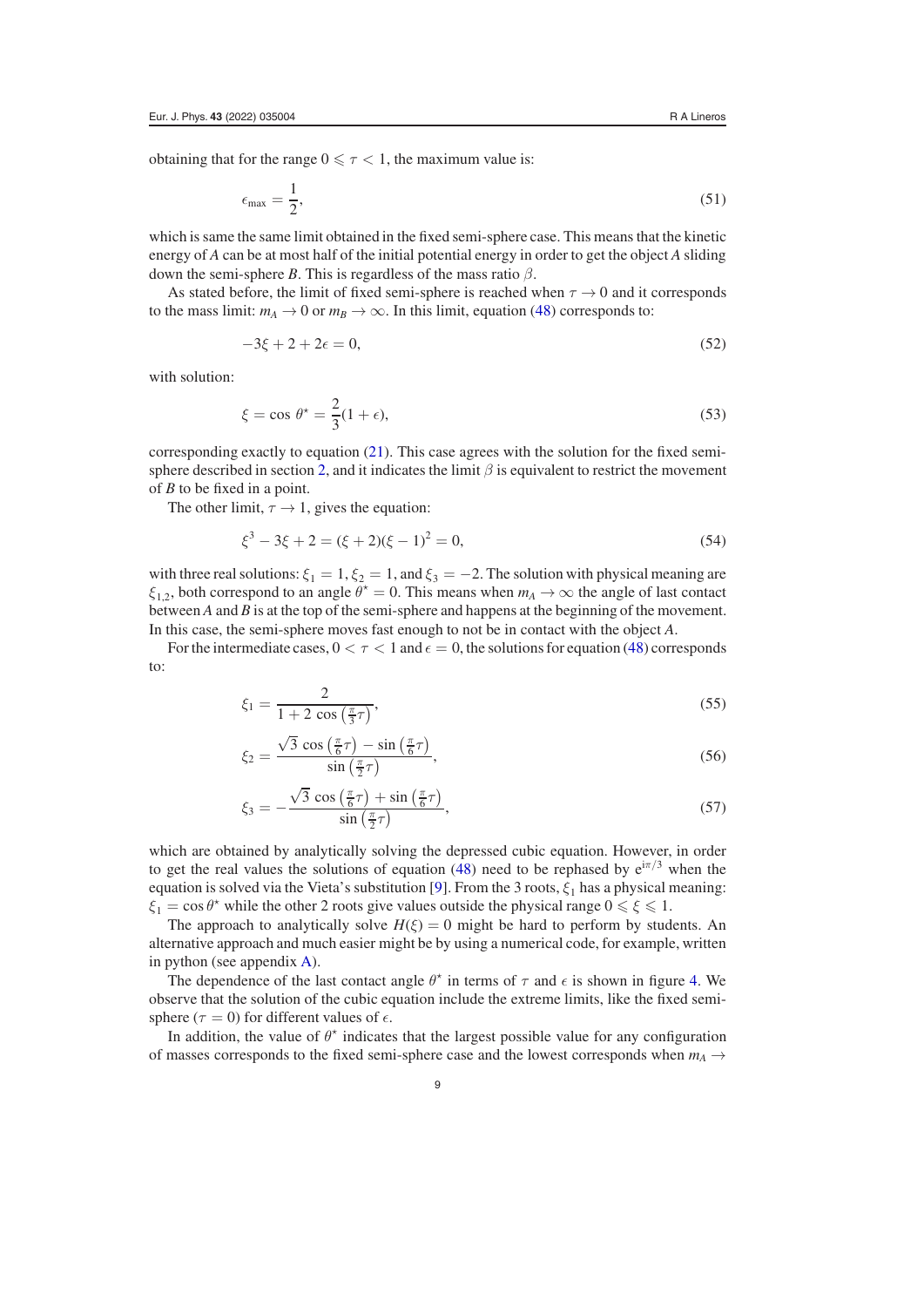<span id="page-10-1"></span>

**Figure 4.** Last contact angle  $\theta^*$  versus  $\tau$ . Red line shown the functional dependence in  $\tau$  for  $\epsilon = 0$ , the brown line corresponds to the case when  $\epsilon = 1/3$ , and blue line for  $\epsilon = 1/2$ . The gray dashed line indicate  $\theta^* = 48.19^\circ$  which corresponds to the solution of the fixed-sphere case.

 $\infty$  or  $m_B \to 0$  producing an extreme situation where the semi-sphere *B* and the object *A* get immediately detached upon the first contact.

Moreover, the dependence of  $\theta^*$  in terms of the value of  $\epsilon$  gives a interesting situation that implies that the object *A* can only remain in contact with the semi-sphere if its initial kinetic energy is, at most, half of the initial potential energy. This can be appreciated in figure [4](#page-10-1) where the blue line gives the value  $\theta^* = 0$  for all possible values of  $\tau$ .

#### <span id="page-10-0"></span>**4. Conclusions**

We present the analytical solution of finding the last contact angle for the problem of an object sliding down on a semi-sphere of radius *R* where the semi-sphere is on a friction-less surface. The approach used to solve the problem is in terms of Newtonian mechanics and concepts of vectorial mechanics, which are topics familiar to undergraduate students of engineering and bachelor in physics. The key effect to consider is the reaction forces between the object and the semi-sphere. This force provokes the semi-sphere to move horizontally and the object *A* to descend, keeping contact with the semi-sphere. If the velocity of the object *A* is larger enough that the reaction force between the object and the surface is null, then both objects detach one of each other. The angle in which that occurs is the last contact angle, and it was calculated analytically.

We found that the case of a fixed semi-sphere (equivalent to  $m_B \gg m_A$ ) gives the maximum possible last contact angle among any physical configuration of masses. In addition, we found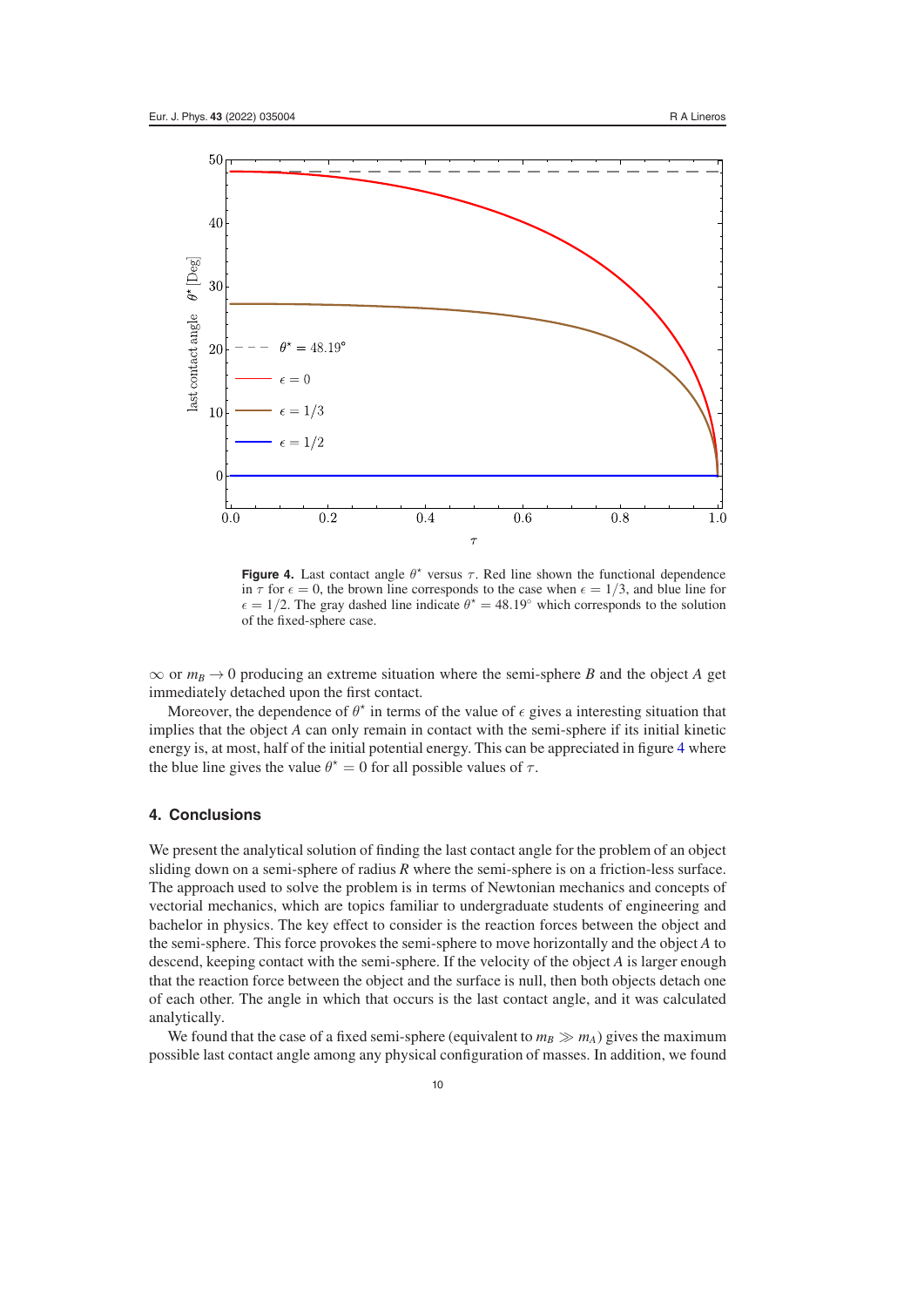that this angle depends only on the ratio of the masses  $m_A$  and  $m_B$  and it is independent of the value of the acceleration of gravity or the radius of the semi-sphere.

In addition, we include the effect produced by the initial velocity that the sliding object might have. This effect is parameterizes in terms of the quantity,  $\epsilon$ , which is the ratio between the initial kinetic energy and the potential energy. We found also that if the kinetic energy is larger than 1/2 of the initial potential energy, then the sliding object detaches at the very beginning of the movement.

The problem discussed in this manuscript present a general physical scenario that might be worth to be used as an example for enthusiast students in courses of Newtonian mechanics at the undergraduate or graduate level. In addition, to verify experimentally might also be interesting.

#### **Acknowledgments**

We thank Nicolas Rojas, Fernando Guzmán, Julio Yañez, and Eduardo Peinado for useful discussions and comments. We also thank the comments and suggestions from the anonymous referees. RL is supported by Universidad Católica del Norte through the Publication Incentive program No. CPIP20180343 and CPIP20200063.

#### <span id="page-11-0"></span>**Appendix A. Python code**

Here, we present an example of a code in python for solving equation [\(48\)](#page-8-1) and return the value of the last contact angle in degrees.

```
import numpy as np
import scipy as sp
import matplotlib.pyplot as plt
import scipy.optimize as spop
def H(xi, tau,eps):
   PI = np.pi #value of pi
   S2 = (np.sin(PI*tau/2))**2 \#sin^2 2C2 = (np. \cos(PI * tau/2)) * * 2 * \cos^2 2out = S2*xi**3 - 3*xi + 2 + 2*eps*C2 # function H(xi)return out
# initial values for tau and epsilon
tau = 0.0 #tau
eps = 0.5 #epsilon
root = spop.fsolve(H, 0.5, args=(tau,eps))print ("The last contact angle for eps =", eps, "and tau =", tau, "is:",
   np.arccos(root[0])*180/np.pi, "degrees")
```